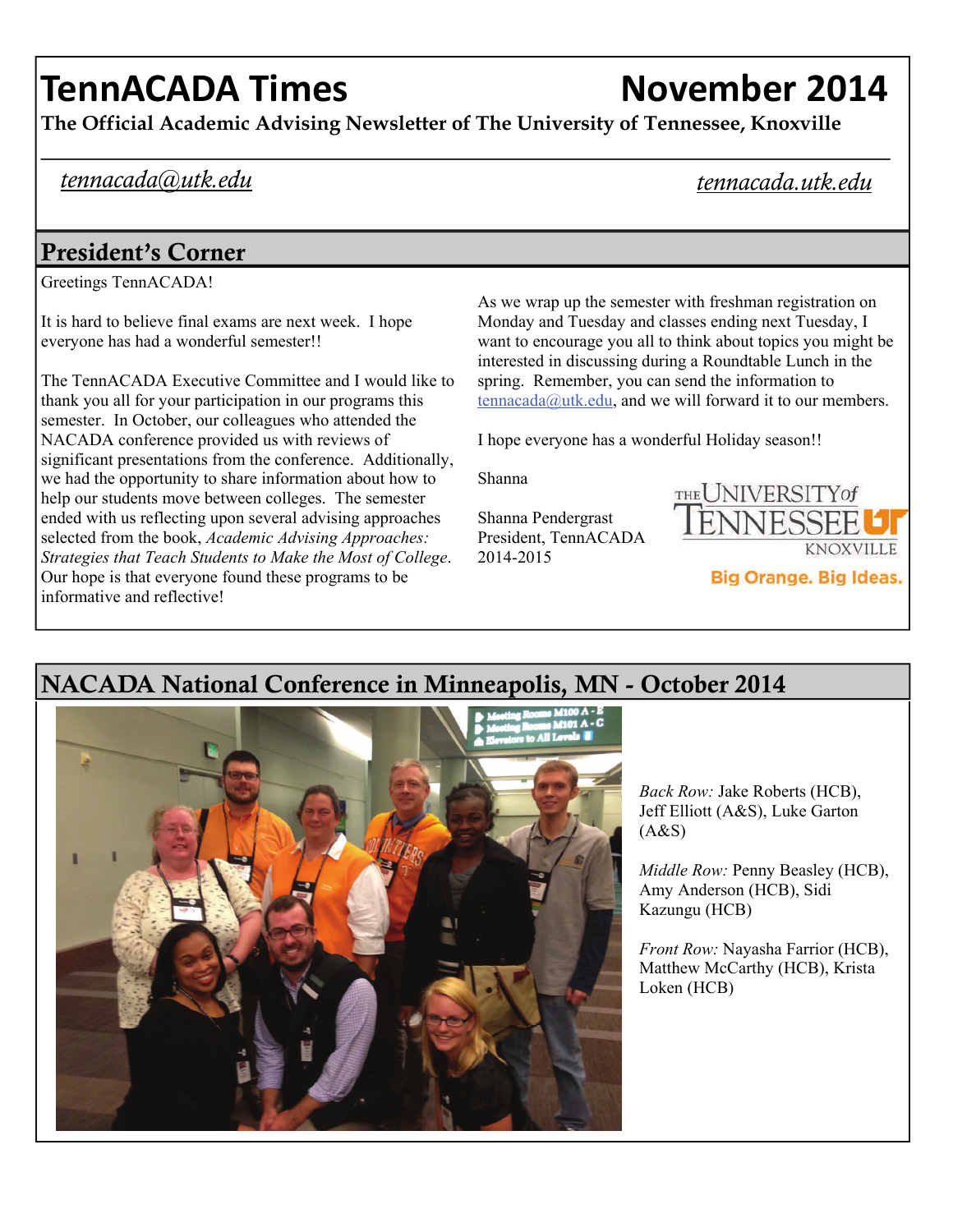## Meet the UT Advising Community: Dr. Dave Dupper

*Dr. Dave Dupper joined the faculty in the College of Social Work in 1998. In July 2013, he became the BSSW Program Director at UT.* 

#### **How did you get involved with academic advising?**

In my role as BSSW Program Director, I meet with undergraduate students who are thinking of changing their major to social work. I also serve as advisor to a number of undergraduate social work majors. I have been an associate professor and professor in the College of Social Work since joining the faculty back in 1998. Prior to becoming director of our undergraduate program, I was Associate Dean at our Knoxville campus.

#### **What do you like most about working with students in the College of Social Work?**

I enjoy talking with students about their career goals and exploring how their career goals may or may not fit with what we offer in our undergraduate social work program. I really enjoy the idealism and passion of many of our undergraduate students. They really want to change the world!

#### **What qualities and characteristics do you think are important for an academic advisor to be successful?**

First and foremost, I believe that advisors need to be able to give each advisee their undivided attention throughout each advising session. I believe that being an effective advisor means being able to build relationships with diverse students. This can be very challenging for advisors given all the paperwork they have to complete and the number of advisees they serve.

#### **Outside of work, what hobbies or interests do you have?**

I have become very interested in mindfulness practices over the past several years, and I currently meditate each morning for about 30-40 minutes. I also enjoy listening to music and photography.